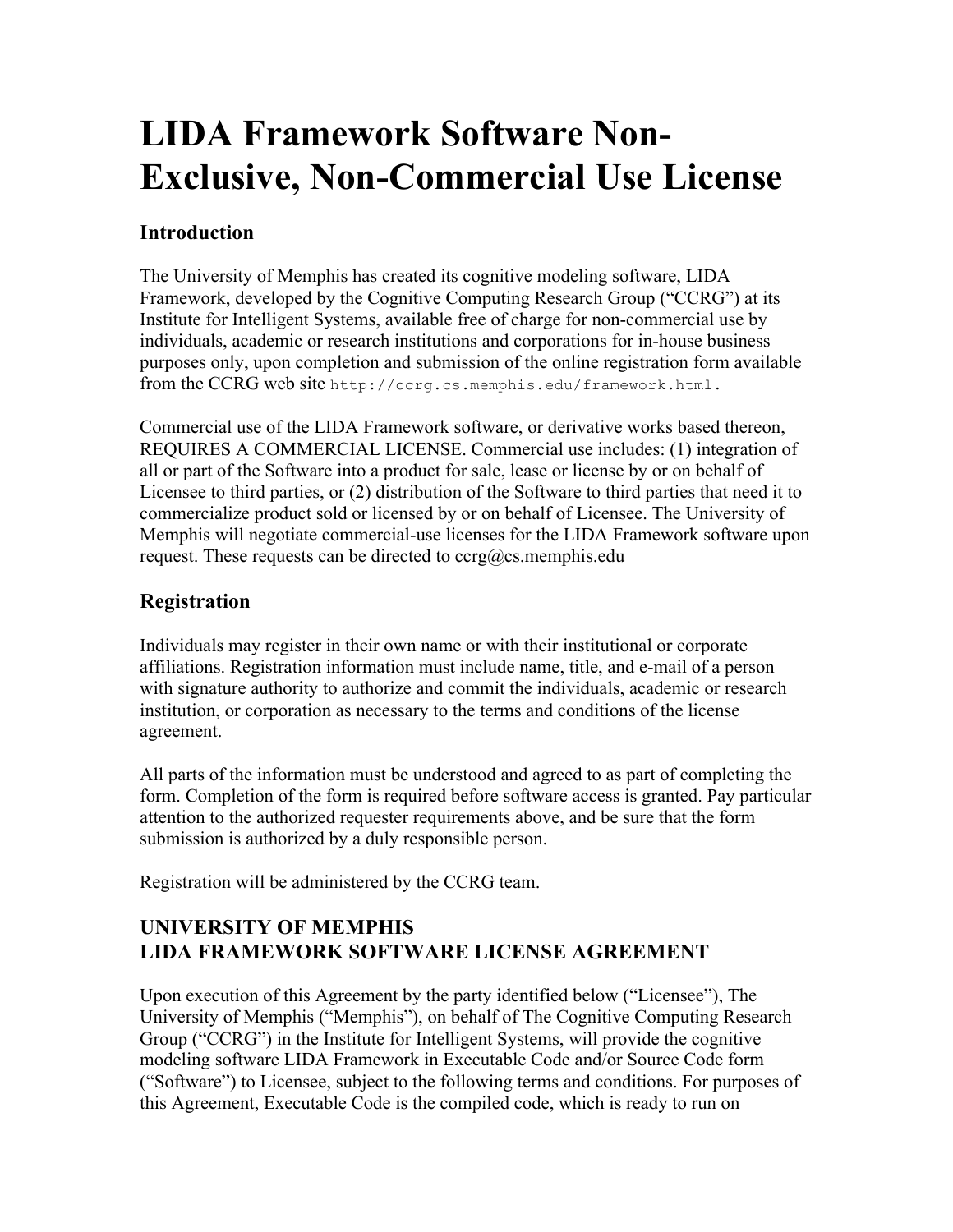Licensee's computer. Source code consists of a set of files which contain the actual program commands that are compiled to form the Executable Code.

1. The Software is intellectual property owned by Memphis, and all rights, title and interest, including copyright, remain with Memphis. Memphis grants, and Licensee hereby accepts, a restricted, non-exclusive, non-transferable license to use the Software for academic, research and internal business purposes only i.e. not for commercial use (see Paragraph 7 below), without a fee. Licensee agrees to reproduce the copyright notice and other proprietary markings on all copies of the Software. Licensee has no right to transfer or sublicense the Software to any unauthorized person or entity. However, Licensee does have the right to make complimentary works that interoperate with the LIDA Framework, to freely distribute such complimentary works, and to direct others to the CCRG server to obtain copies of the LIDA Framework itself.

2. Licensee may, at its own expense, modify the Software to make derivative works, for its own academic, research, and internal business purposes. Licensee's distribution of any derivative work is also subject to the same restrictions on distribution and use limitations that are specified herein for Memphis' Software. Prior to any such distribution the Licensee shall require the recipient of the Licensee's derivative work to first obtain a license for the LIDA Framework with Memphis in accordance with the terms and conditions of this Agreement. Any derivative work should be clearly marked and renamed to notify users that it is a modified version and not the original LIDA Framework code distributed by Memphis.

3. Except as expressly set forth in this Agreement, THIS SOFTWARE IS PROVIDED "AS IS" AND MEMPHIS MAKES NO REPRESENTATIONS AND EXTENDS NO WARRANTIES OF ANY KIND, EITHER EXPRESS OR IMPLIED, INCLUDING BUT NOT LIMITED TO WARRANTIES OR MERCHANTABILITY OR FITNESS FOR A PARTICULAR PURPOSE, OR THAT THE USE OF THE SOFTWARE WILL NOT INFRINGE ANY PATENT, TRADEMARK, OR OTHER RIGHTS. LICENSEE ASSUMES THE ENTIRE RISK AS TO THE RESULTS AND PERFORMANCE OF THE SOFTWARE AND/OR ASSOCIATED MATERIALS. LICENSEE AGREES THAT MEMPHIS SHALL NOT BE HELD LIABLE FOR ANY DIRECT, INDIRECT, CONSEQUENTIAL, OR INCIDENTAL DAMAGES WITH RESPECT TO ANY CLAIM BY LICENSEE OR ANY THIRD PARTY ON ACCOUNT OF OR ARISING FROM THIS AGREEMENT OR USE OF THE SOFTWARE AND/OR ASSOCIATED MATERIALS.

4. Licensee understands the Software is proprietary to Memphis. Licensee agrees to take all reasonable steps to insure that the Software is protected and secured from unauthorized disclosure, use, or release and will treat it with at least the same level of care as Licensee would use to protect and secure its own proprietary computer programs and/or information, but using no less than a reasonable standard of care. Licensee agrees to provide the Software only to any other person or entity who has registered with Memphis. If licensee is not registering as an individual but as an institution or corporation each member of the institution or corporation who has access to or uses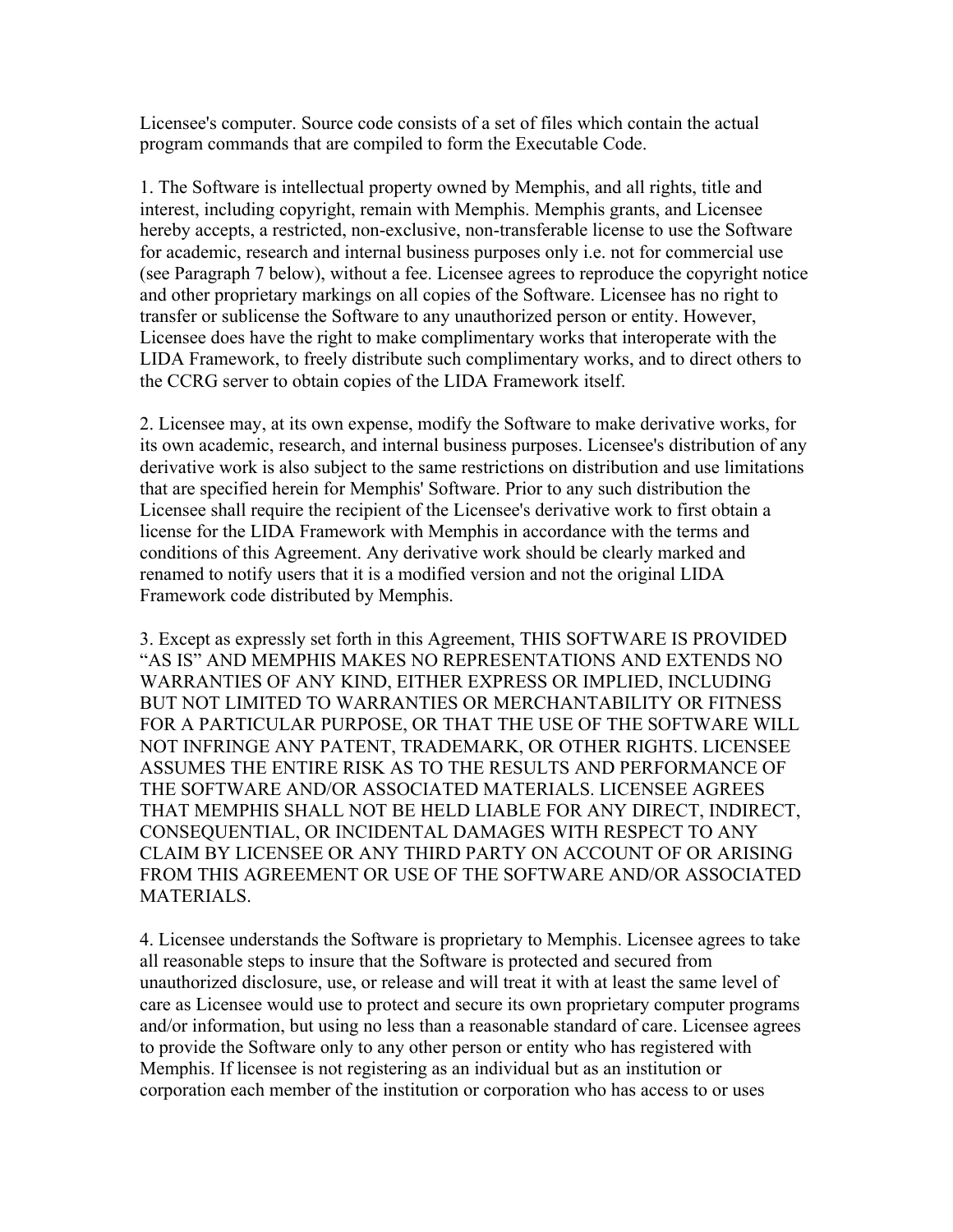Software must understand and agree to the terms of this license. If Licensee becomes aware of any unauthorized licensing, copying or use of the Software, Licensee shall promptly notify Memphis in writing. Licensee expressly agrees to use the Software only in the manner and for the specific uses authorized in this Agreement.

5. By using or copying this Software, Licensee agrees to abide by the copyright law and all other applicable laws of the U.S. including, but not limited to, export control laws and the terms of this license. Memphis shall have the right to terminate this license immediately by written notice upon Licensee's breach of, or non-compliance with, any of its terms. Licensee may be held legally responsible for any copyright infringement that is caused or encouraged by its failure to abide by the terms of this license. Upon termination, Licensee agrees to destroy all copies of the Software in its possession and to verify such destruction in writing.

6. The user agrees that any reports or published results obtained with the Software will acknowledge its use by the appropriate citation as follows:

The LIDA Framework software was developed by the Cognitive Computing Research Group in the Institute for Intelligent Systems at the University of Memphis.

Any published work which utilizes the Software shall include the following reference:

Snaider, J., McCall, R., & Franklin, S. (2011). The LIDA Framework as a General Tool for AGI. The Fourth Conference on Artificial General Intelligence.

Electronic documents will include a direct link to the official LIDA Framework page:

http://ccrg.cs.memphis.edu/framework.html

One copy of each publication or report will be supplied to Memphis through Dr. Stan Franklin at the addresses listed below in Contact Information.

7. Should Licensee wish to make commercial use of the Software, Licensee will contact Memphis (ccrg@cs.memphis.edu) to negotiate an appropriate license for such use. Commercial use includes: (1) integration of all or part of the Software into a product for sale, lease or license by or on behalf of Licensee to third parties, or (2) distribution of the Software to third parties that need it to commercialize product sold or licensed by or on behalf of Licensee. (3) Use of the Software to commercialize services of any kind.

8. The LIDA framework software is being distributed as a research and teaching tool and as such, CCRG encourages contributions from users of the code that might, at Memphis' sole discretion, be used or incorporated to make the Software a more stable, flexible, and/or useful product. Licensees that wish to contribute their code to become an internal portion of the Software may be required to sign an "Agreement Regarding Contributory